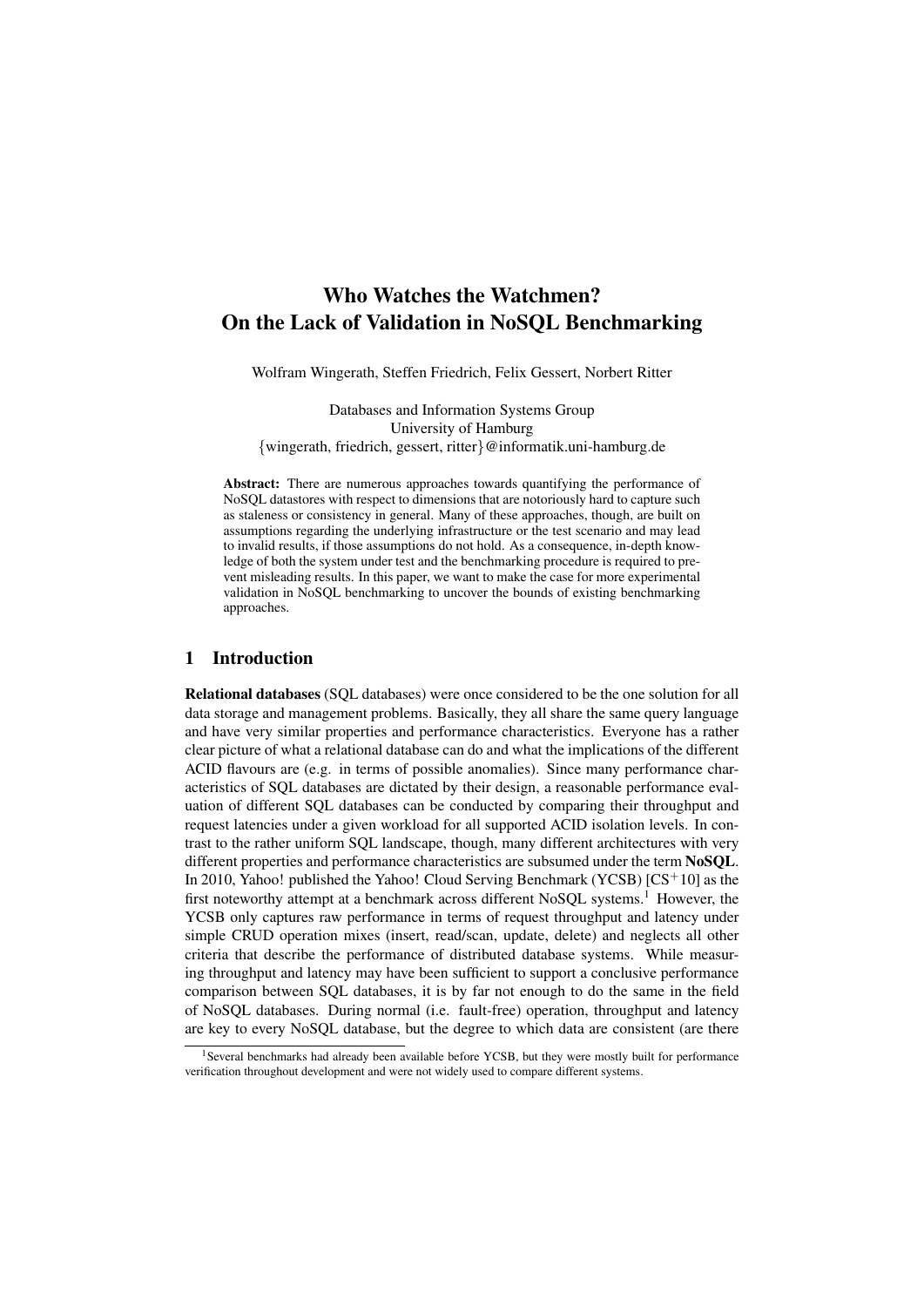stale reads? How stale are they?) and whether as well as in which scope transactions are available (single-key? Multi-key? Only across keys in the same data partitions?) cannot be ignored. Unlike traditional relational databases, many NoSQL systems are explicitly designed to withstand and even automatically recover from single-node outages, different kinds of network partitions or other failures that are guaranteed to happen in a distributed environment. Therefore, information on the impact that these anomalies have on consistency, durability, read and write availability or more generally request throughput and latency are crucial for evaluating NoSOL database system performance. In  $[FW+14]$ , we already surveyed current efforts on the quantification of these performance characteristics (and staleness in particular) which are notoriously hard to capture and we concluded that many approaches rely on implicit assumptions that do not hold in practice, e.g. perfect clock synchronisation between different physical machines or low network communication delays. However, it is hard to evaluate the severity of such conceptual flaws from theory alone: just like a flawless benchmarking concept may lead to wrong measurements when implemented badly, a measurement scheme that allows potentially unbounded imprecision may yield useful results in practice.

In this paper, we argue that not only the concept behind a measurement scheme should be validated in order to explore the boundaries within which valid results can be obtained, but the actual implementation should be validated as well. In particular, we make the following contributions: we motivate practical benchmarking validation by illustrating weaknesses in existing NoSQL benchmarks (Section 2) and describe SickStore (Section 3), a singlenode datastore we developed for validation that behaves like a distributed system and can simulate anomalies such as staleness. As a demonstration of SickStore's usefulness, we further conduct an experimental validation of staleness values obtained with YCSB++ (Section 4). Section 5 concludes the paper.

# 2 Why Validate Benchmarking Tools?

There are several approaches towards benchmarking staleness in distributed database systems that conduct their measurements in such a way that there are no guarantees on precision. In  $[FW^+14]$ , we described the ideas behind a number of database benchmarks and pointed out several weak spots in their design, concentrating on work related to staleness measurements. In this section, we first present our notion of staleness and then provide more detailed insights into the two staleness benchmarks that are most sophisticated in our opinion. Our goal is to convince the reader that benchmark validation is important as there are various possible sources of arbitrary imprecision, for example clock drift, network latency or mere software faults.

What is Staleness, Anyway? A stale read is a read operation that returns an outdated object version. When a data object is written to an asynchronously replicated datastore, there is a certain timeframe during which the different replicas of this data item diverge, because the write is visible on some, but not all replicas. This timeframe represents the actual datacentric staleness window, because stale reads of the written object may be served as long as the write operation has not been applied to all replicas. Data-centric staleness cannot be measured easily, though, because it requires knowledge of the internal system state and therefore cannot be implemented in a system-agnostic and generic way. Furthermore, the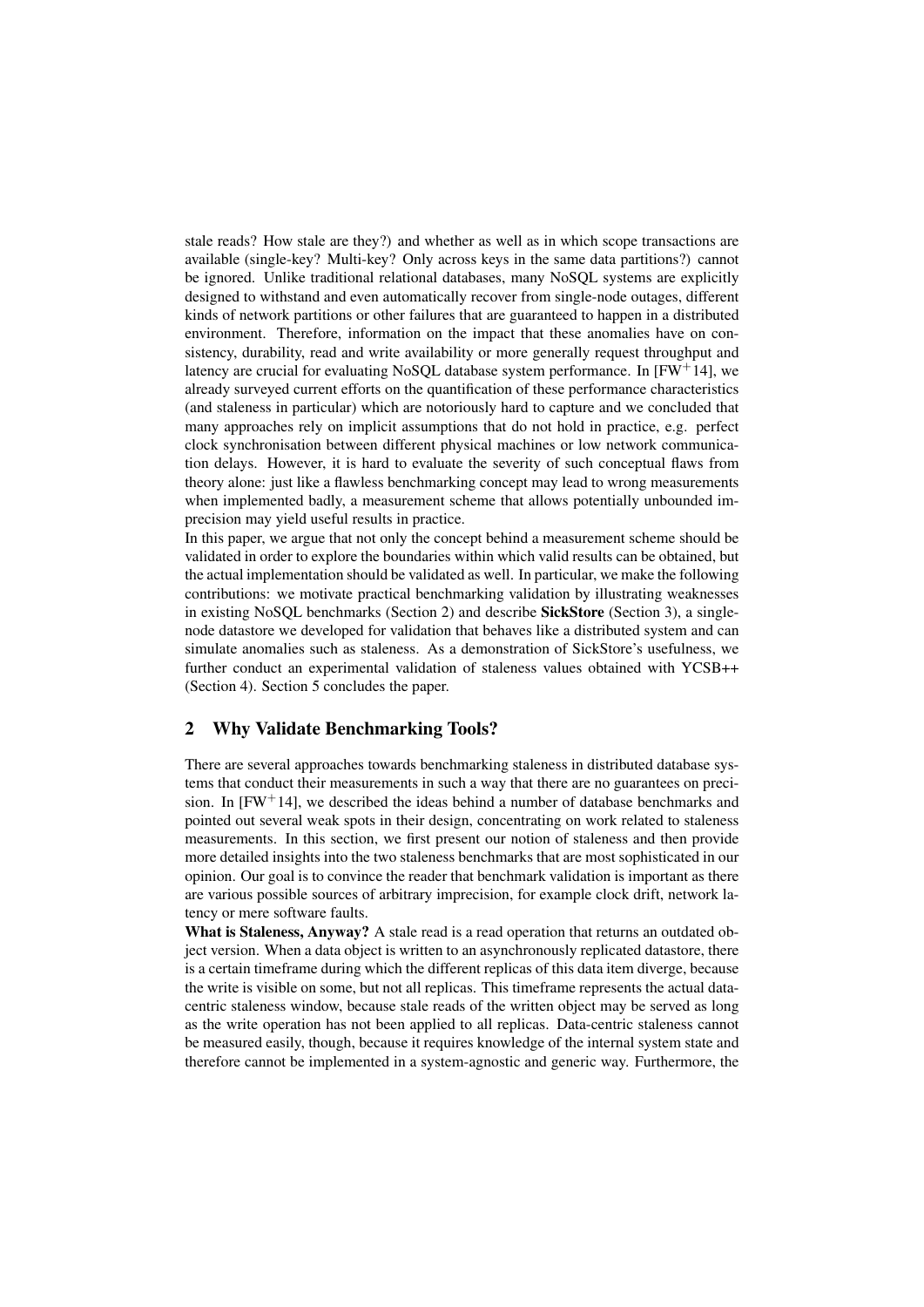staleness window that is actually observable on the client-side during a given workload might be sufficient for many use cases or even more relevant than the exact point in time at which data in the system become consistent. Therefore, virtually all existing staleness benchmarks measure the client-centric staleness, i.e. they try to capture how long after a write operation the system keeps serving stale data.

Bermbach et al. Staleness Measurement. Bermbach et al. [BT14] create a global log file from multiple distributed servers under the assumption of perfect clock synchronisation. As illustrated in Figure 1, the basic setup comprises the datastore under test, one server that runs a common YCSB workload and one writer and several readers for the staleness measurement.<sup>2</sup> To determine the staleness window of a write operation, the writer periodically writes its local time and a version number to the datastore, while the readers repeatedly poll the written data item and log their own local time for each received value. The staleness window can eventually be computed as the difference between the timestamp of the last stale read (local time of a reader) and the timestamp of the initial write (local time of the writer). The timestamps that are used for the computation of the staleness window are highlighted in the illustration: the writer updates the version number at timestamp 3 and the two readers do not see the updated version before timestamps 8 (Reader 1) and 7 (Reader 2), so that the staleness window is computed as  $8 - 3 = 5$ . Obviously, this procedure only delivers an approximation of the staleness window whose precision depends on how well the local clocks of the writer and the readers are synchronised. For example, only the last read timestamp of Reader 1 is used for the computation, since only the *last* stale read is relevant which (under the assumption of synchronised local clocks) comes from Reader 1. Accordingly, if the writer and Reader 1 are perfectly in sync, while Reader 2 lags 10 time units behind, only the last stale read from Reader 2 taken into account and the measured staleness window becomes  $16 - 3 = 13$ . If the writer's local clock lags behind or if one of the reader's local clock is significantly faster, it may even become negative. Clock drift has already been identified as a possible cause for dubious experimental results



Figure 1: The basic set up of the staleness benchmark by Bermbach et al. [BT14].

by Bermbach et al. themselves [BZS14]. But even in a well-synchronised environment, this approach still does not produce exact results, because the timestamp that is written

 $2$ Writer and reader are placed on separate machines for several reasons: first, they might experience reduced or no staleness at all when placed on the same machine, e.g. when their requests are routed to the same replicas. Second, a single machine might not be able to saturate the system under test. Third, real-life clients are also (geographically) distributed.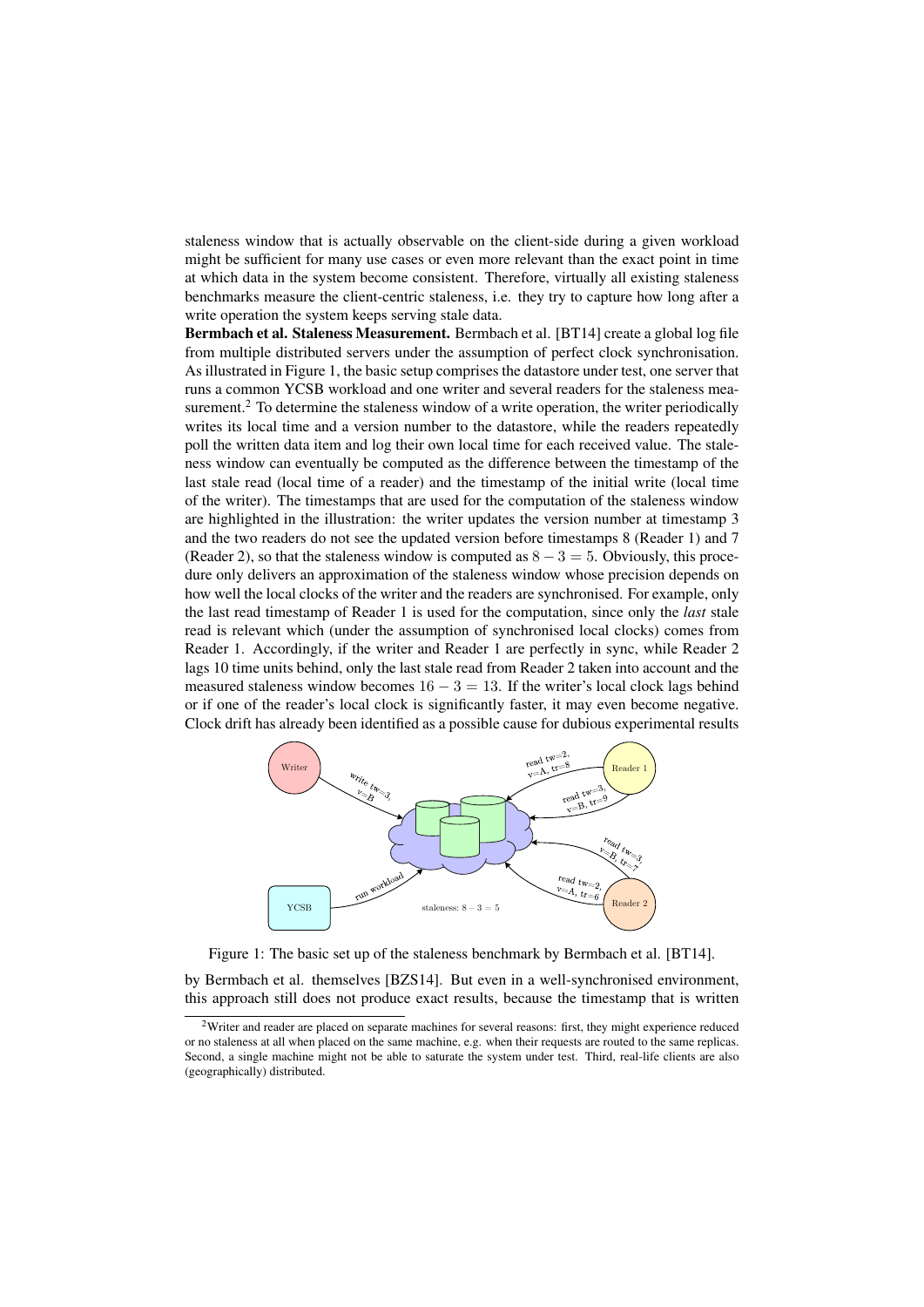to the datastore represents the point in time directly *before the write request was sent*, whereas the point in time *directly after the write request was acknowledged* is when data actually become stale. Depending on the required precision, the network latency and the time the system needs to process the write request, the staleness measurement may or may not be a reasonable approximation of the actual staleness window. Apart from that, the read/write ratio of the YCSB workload may be significantly disrupted by the additional reads and writes during the staleness measurement.

YCSB++. Another example of a staleness benchmark that gives rise to potentially unbounded measurement error<sup>3</sup> is the YCSB++  $[PP+11]$  which, in contrast to the approach by Bermbach et al., does not rely on clock synchronisation, but instead works with notification between writer and reader<sup>4</sup>. In principle, the writer inserts<sup>5</sup> new objects and enqueues their keys to a queue administered by a ZooKeeper service on a dedicated server, while the reader repeatedly dequeues, tries to read the corresponding values and eventually approximates the staleness window as the lag between the initial receipt of a key and the retrieval of the inserted value. Figure 2 shows the individual steps of a YCSB++ staleness measurement with one writer and one reader in a simplified way. The individual steps of the experiment are demarcated as  $i_n$  where i represents *the order* in which all steps happen and n represents *where* (at which node) each step happens (r for reader, w for writer, s for store). For illustration purposes, we use these demarcations as though they were (global) timestamps if appropriate. Further, we assume write operations to be applied at the moment of acknowledgement and we assume read operations to take place instantaneously when they are received. Initially, both writer and reader are given the signal to start the experiment by ZooKeeper (received at  $1_w$  and  $1_r$ , respectively). The reader tries to dequeue  $(2<sub>r</sub>)$  the first element of the ZooKeeper queue, but has to wait, since the queue is empty. Meanwhile, the writer issues  $(3<sub>w</sub>)$  the request to insert object x. The datastore receives the request  $(4<sub>s</sub>)$ , processes it and finally sends  $(5<sub>s</sub>)$  the acknowledgement back to the writer. When the writer has received the acknowledgement  $(6<sub>w</sub>)$  and enqueues  $(7<sub>w</sub>)$  x to the ZooKeeper queue. The reader is notified of the new key in the queue, dequeues it and receives it  $(8<sub>r</sub>)$ . Object x. According to the basic idea as we also described it in our survey [FW<sup>+</sup>14], the reader repeatedly requests object x, until x is actually returned. In more detail, though, the reader communicates with the ZooKeeper service after every unsuccessful read attempt: After the first read request (issued at  $9<sub>r</sub>$ , received at  $10<sub>s</sub>$ ) returns null (sent back at  $11_s$ , received at  $12<sub>r</sub>$ ), the reader pushes x back to the ZooKeeper queue, removes the next item in the queue and continues the procedure with this item. When the reader eventually removes x again from the queue  $(13<sub>r</sub>)$ , it starts another read attempt (issued at  $14_r$ , received at  $15_s$ , answered at  $16_s$ ) and finally receives  $(17_r)$  the inserted object x. The staleness window is then approximated it as  $17<sub>r</sub> - 8<sub>r</sub>$ , i.e. the time between the reader receiving a key and the reader successfully retrieving the corresponding value. The *data-centric staleness window* starts at  $5<sub>s</sub>$  and ends somewhere after  $10<sub>s</sub>$  and before  $15_s$ . The *client-centric staleness window* is  $10_s - 5_s$ , but it cannot be computed, because

 $3$ Our initial understanding of the YCSB++ approach was that it provided a lower bound for the staleness window as we reported in our survey on NoSQL OLTP benchmarking [FW+14]. We have to admit, though, that that this was not the case and that YCSB++ does not provide any bounds on precision during staleness measurements.

 ${}^{4}$ In the YCSB++ paper, writer and reader are referred to as **producer and consumer**.

<sup>5</sup>Note that staleness measurement are only possible for inserts and *not* for updates.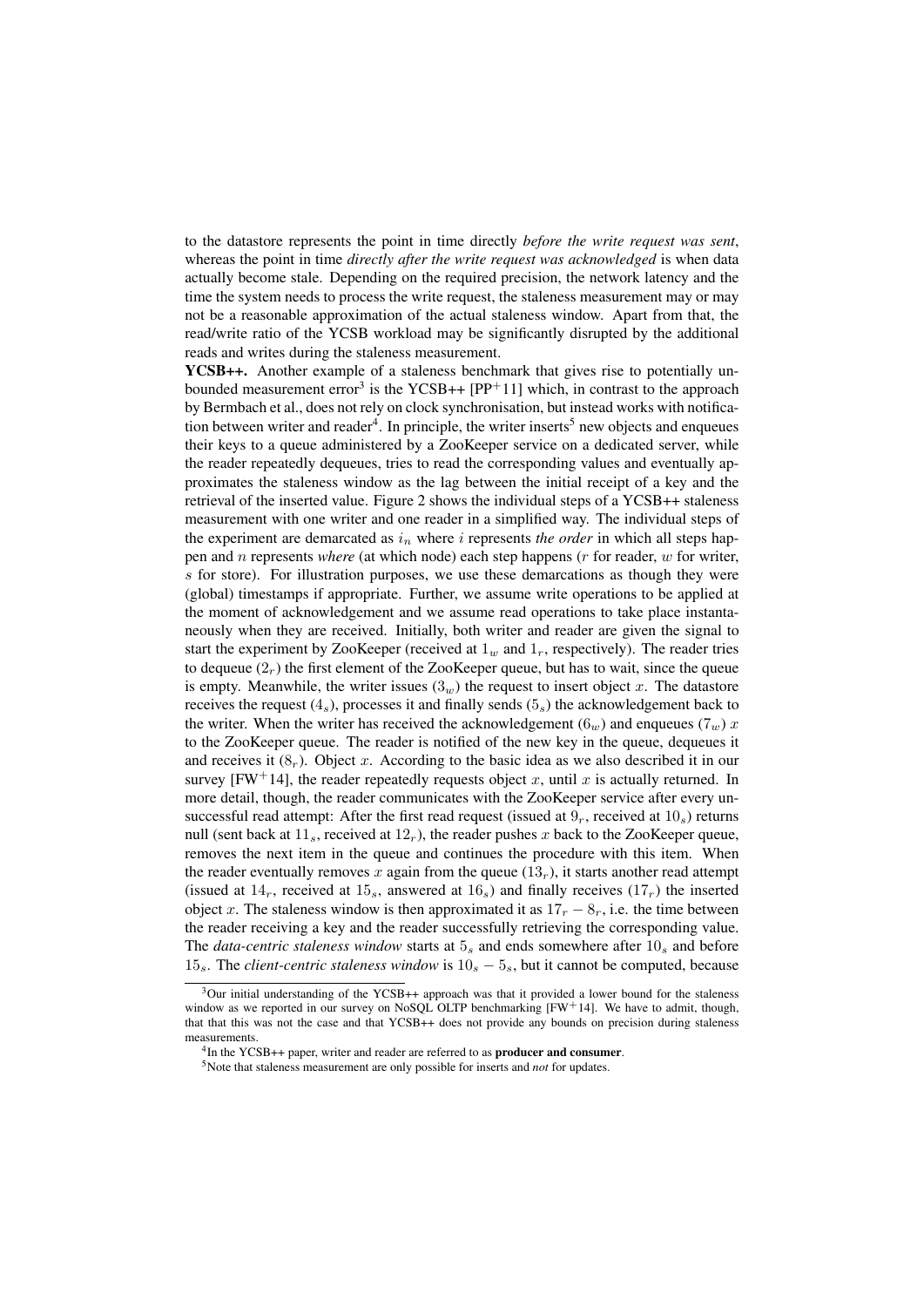

Figure 2: The basic experimental setup for staleness measurement in YCSB++. all timestamps are taken from client machines and therefore neither  $10_s$  nor  $5_s$  are available. Further, the difference between  $10<sub>s</sub>$  and  $5<sub>s</sub>$  would also be distorted by clock drift, even if they were available, because the insert and the read request are not necessarily processed on the same datastore node: if the exact same machine that acknowledged the insert also responded to the read request, most systems would not exhibit any staleness whatsoever, since  $x$  would be visible directly after the acknowledgement. Hence, in case of an actual stale read, the insert and read request may be assumed to have been processed by two distinct machines that do not share the same local clock. But even though the exact client-centric staleness window cannot be obtained, it is possible to completely rule out the possibility of clock drift by using only timestamps from either the writer or the reader to approximate the staleness window: since  $5_s < 8_r < 9_r < 10_s$ , a *lower bound* for the staleness window can be computed as  $9_r - 8_r$ .<sup>6</sup> Similarly, an *upper bound* could be computed, if the reader reported back to the writer after having read  $x$ . Assuming the writer received such a notification from the reader at timestamp  $18<sub>w</sub>$ , an upper bound could be computed as  $18_w - 3_w$ , since  $3_w < 5_s < 10_s < 18_w$  holds. Since the staleness window measured by YCSB++ does not contain the actual staleness window  $(10<sub>s</sub> - 5<sub>s</sub>)$  and is not contained in it, it is neither a lower nor an upper bound: depending on the network delay and the time that an item remains in the ZooKeeper queue, there may be significant lag between the writer enqueueing the key and the reader initially receiving it (read-afterwrite lag) as well as between the reader pushing the key back into the queue after an unsuccessful read attempt and receiving it again. The former kind of lag may prevent the reader from observing any staleness, simply because it is not notified soon enough, while the latter may lead to arbitrarily large staleness measurements, because the reader takes too long to start another read attempt. YCSB++ avoids imprecision through clock drift, but allows additional delays through network commutation and the use of a queue which might not be delay between the reader and the ZooKeeper coordination service. In addition and similar to the experiments by Bermbach et al., it is unclear in what way the staleness measurements influence the read/write ratio of the YCSB workload that is run by the writer. <sup>6</sup>Note that this lower bound can be very close to zero, if the read is successful at first or second attempt. If more than two read attempts are required, though, the lower bound can assume values significantly greater than

zero.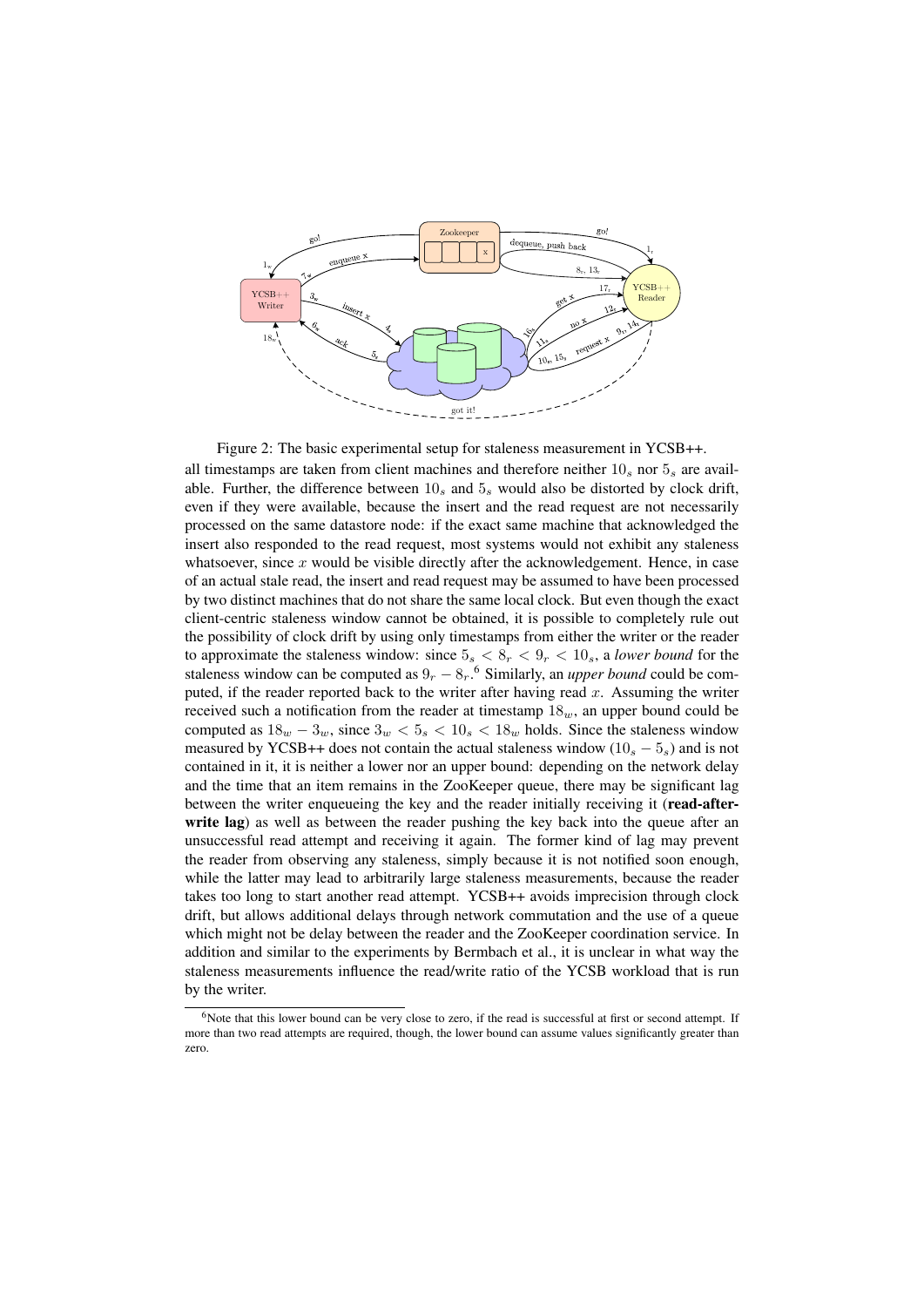#### 3 Designing for Single-Node Inconsistency: SickStore

The major difficulty in validating existing staleness benchmarks is that none of the timestamps that would be required to determine server-side (data-centric) staleness are actually available for measurement, either because they would require internal system knowledge or because the database system itself is distributed and therefore subject to clock drift. In order to have a gold standard that can be used to evaluate the quality of staleness benchmarking results, we developed a single-node inconsistent key-value store: Sick-Store. SickStore is a single-node key-value store that is able to simulate the behaviour of a distributed key-value store. It is thus able to provide the same anomalies as a distributed system, but at the same time consistent knowledge about the system state at any point in time. Its main building blocks are the internal backend that holds all data, several virtual server nodes that listen on different ports of the same machine and a processing layer in between that does the actual request processing and decides what data can be served from what server node. Figure 3 shows an example where one write request and two read re-



Figure 3: The basic architecture of SickStore: the different virtual server nodes accept and reply to all requests, but they all display a certain staleness, while the central versioned key-value store (backend) keeps track of all changes and is aware of the true system state at any time.

quests are executed against a SickStore instance with three virtual servers A, B and C. A write request to insert or update value "Bob" under key x arrives at timestamp 4 at server A (1) which forwards the request including the key, the value and the write timestamp  $tw = 4$  to the query handler (2). The query handler requests the staleness generator to generate a staleness window for each virtual server (3) and receives one in form of a map that associates each server with its individual staleness window in ms. The query handler has the backend store everything (value, write timestamp, staleness associations) under key  $x$  (5). The backend maintains a list of all writes that have occurred under every key in order of their arrival at the backend. The acknowledgement goes back to the server that received the request and is then returned to the client.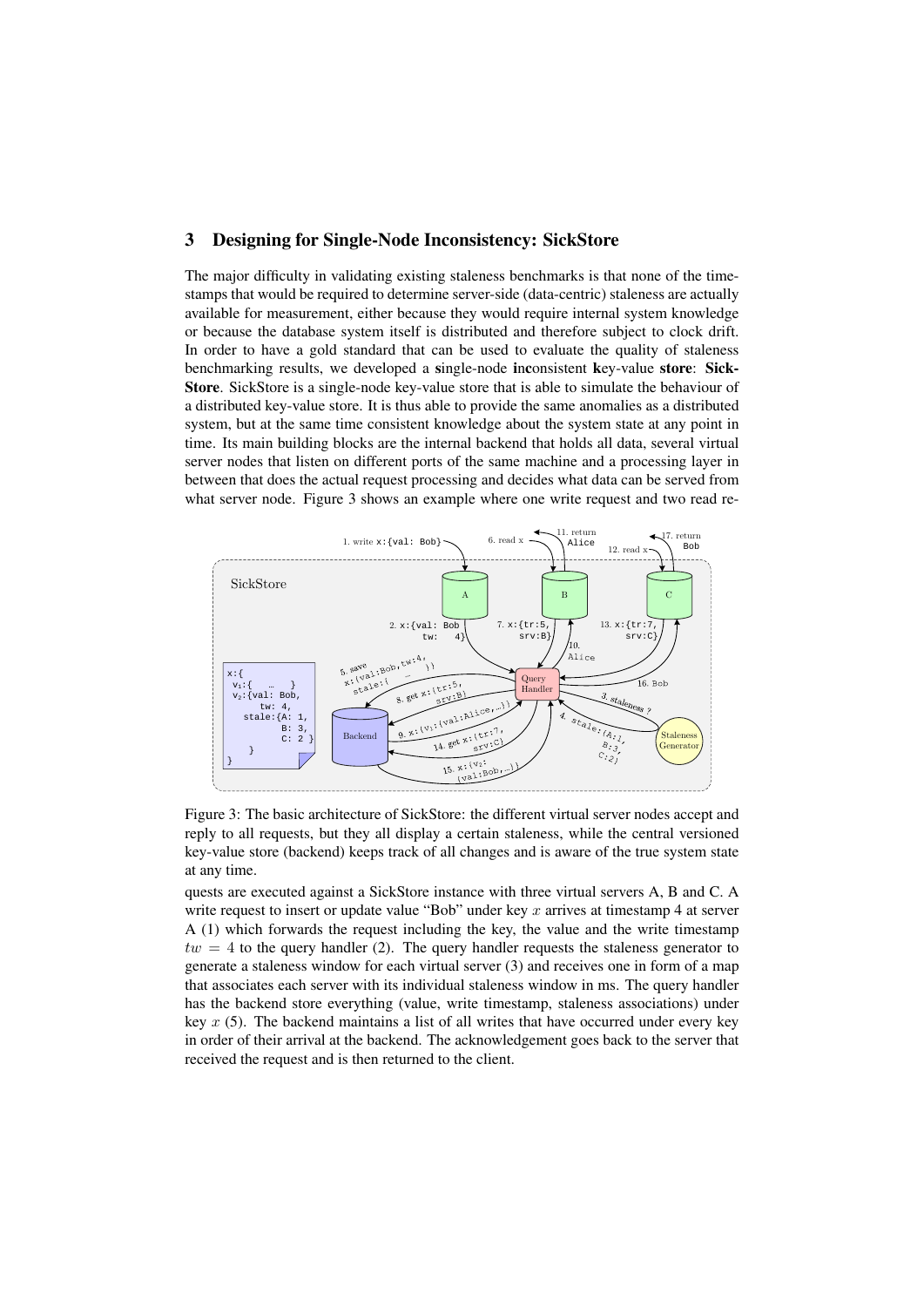Shortly thereafter at timestamp 5, a read request for x arrives at server B  $(6)$ . Similar to the request discussed above, this read request is also forwarded to the query handler together with the read timestamp  $tr = 5$  and the name of the server node that received the request (7). The query handler then directly sends these information to the backend (8) and requests the most recent version of  $x$  that server  $B$  is allowed to serve; since the most recent version has been written at timestamp 4, but has a staleness window of 3 associated with server B, it is not visible for server B before timestamp  $4 + 3 = 7$ . Since the current read timestamp is 5, the query handler receives (9) the value of the most recent version that *actually is* visible for server B, in this example the value "Alice", and hands it to server B (10) which then returns it to the client (11). Another read request for the same key arrives at server C at timestamp  $7(12)$  and is again forwarded to the query handler (13) together with the read timestamp  $tr = 7$  and the name of the server C. Again, the query handler requests the most recent visible version, but actually receives the most recent version this time, because the read request arrived at timestamp 7 and the C-associated staleness window is 2 (i.e. because  $7 \geq 4 + 2$ ). Naturally, the value is eventually returned to the client. Since all SickStore components have the same local clock time and since there is virtually no communication delay between them, the processing layer can precisely implement a pre-defined visibility delay for each virtual server and thus make sure the data are served exactly as stale as they are supposed to be served. Further, the modular design of SickStore allows to interchange different implementations of the staleness generator, so that our constant staleness generator can easily be replaced by a more sophisticated one in the future. Depending on what criteria are used to determine the staleness that is exhibited, arbitrary replication or sharding strategies in arbitrary network topologies can thus be simulated.

# 4 Experimentally Validating Latency Measurements With YCSB++

The benchmarks discussed in Section 2 (and presumably many more that we do not discuss here) bear the potential to display arbitrary measurement error without the user noticing. As a consequence, their precision and actual meaningfulness are hard to evaluate by merely speculating about the impact of workload disruption, clock drift (Bermbach et al.), communication delay (YCSB++) or other possible ramifications in a given experimental setup. We claim that a performance evaluation using these benchmarks is not possible without experimental evidence regarding whether, under what circumstances and to what extent these benchmarks are actually useful. In [BZS14, p. 42], Bermbach et al. already concluded that clock drift during their measurements has severe implications on the measured staleness and thus can easily lead to misleading results. In this section, we show that YCSB++ is also prone to severe measurement errors, even though clock drift causes none of them.

Experimental Setup. All experiments were executed in a virtualised environment hosted on Xeon servers with 2.1 GHz 6-core CPUs: the YCSB++ writer and reader each had two VCPUs and 4 GB of memory, the ZooKeeper service and SickStore each had a single VCPU and 2 GB and 30 GB of memory, respectively. In principle, the YCSB writer is capable of executing an ordinary YCSB workload against the datastore under test and submits only a small *fraction* of the insert operations (1% by default) to ZooKeeper for staleness measurements. To keep the fraction scalable in the range between 0% and 100%,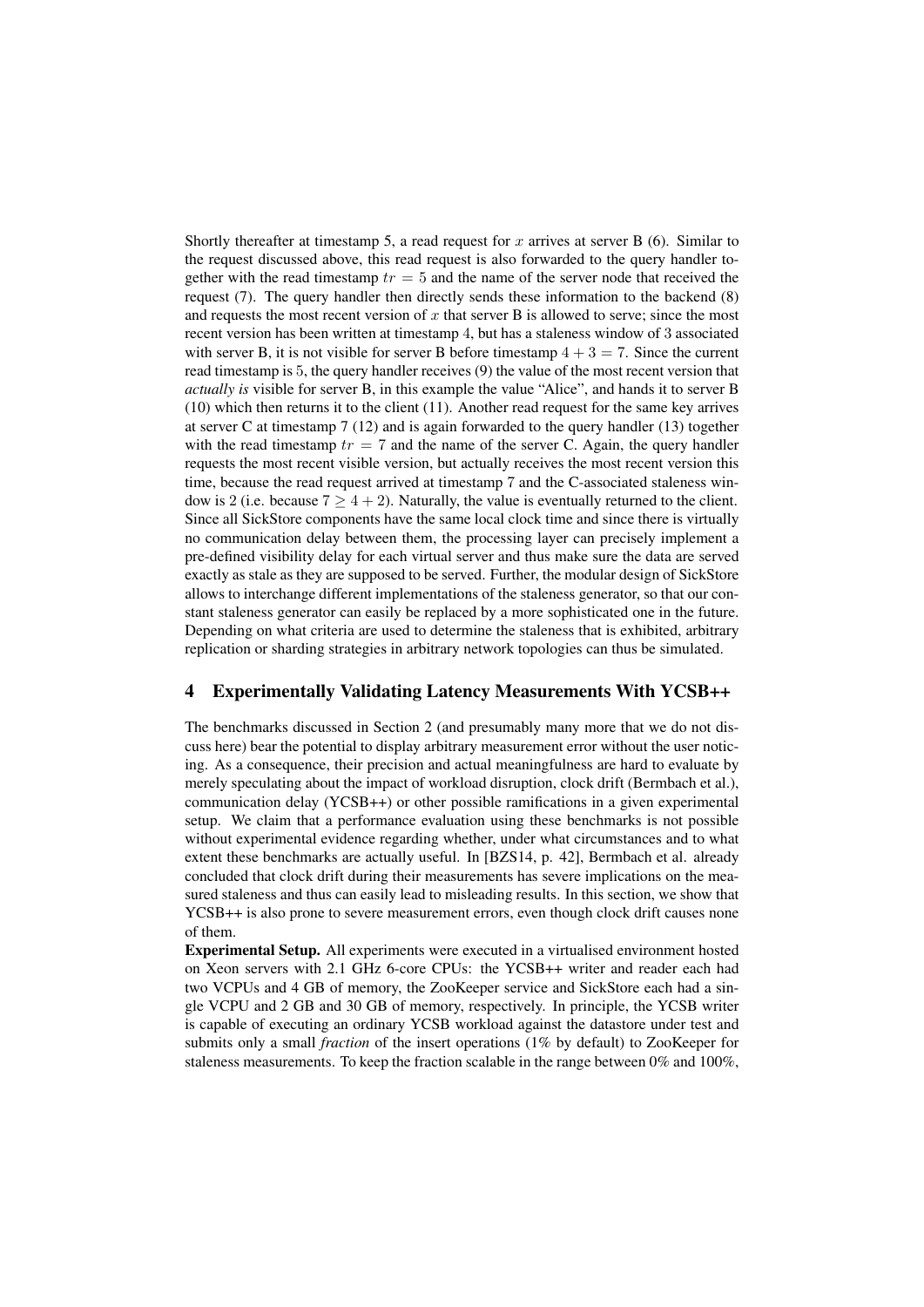we decided to have the YCSB++ writer run an insert-only workload and thus avoid any operations whose staleness could not be measured.<sup>7</sup> To make sure that neither SickStore nor the YCSB++ writer would not become bottlenecks during the experiments, we determined their maximal throughput, first: our SickStore deployment achieved consistently more than 3000 operations per second under insert-only, read-only and mixed insert-read (50/50) workloads using single-threaded vanilla YCSB and also under an insert-only workload using a single-threaded YCSB++ writer with staleness measurement disabled<sup>8</sup>. To further prevent any dependencies between individual experiments, we shutdown SickStore's JVM after each experiment and started a new instance for each experiment. We configured SickStore to exhibit *constant staleness of exactly 1000 ms*.



(a) The YCSB++ staleness measurements do not reflect the actual data-centric well. (b) The measured staleness distribution has a long tail and many outliers.

Figure 4: Target throughput 500 ops/sec, fraction 1%, 1000 ms data-centric staleness.

Measuring Staleness. We started our first experiment with a fraction of 1% as proposed in the YCSB++ paper and we only used a target throughput of 500 inserts per second which translated to 5 inserts per second with subsequent staleness measurement. Both writer and reader were single-threaded the experiment stopped after 200 staleness measurement. The histogram in Subfigure 4b illustrates the frequency of actual client-observable staleness (dotted line), the staleness windows measured by YCSB++ (dashed line), the constant data-centric staleness (dotted line) and the read-after-write lag measured at SickStore (solid line), i.e. the time between the initial write and the last (successful) read operation. Since YCSB++ tries to measure the actual data-centric staleness as an approximation of the read-after-write lag and since the actual data-centric staleness window exhibited by SickStore was exactly 1000 ms, one would expect the measured staleness windows and also the read-after-write lag to be close to 1.000 ms. As illustrated in the plot, though, the experimental results did not correspond to our expectations at all. First and foremost, less than 25% of all measured staleness values (47 out of 200) are between 900 and 1000 ms, 4 operations were not observed as stale at all and more than half of all operations (119) displayed 1900 ms of staleness or more.

The histogram of all values in Subfigure 4b shows that some staleness values reported by

 $^7$ As described in Section 2, YCSB++ Only measures staleness values for inserts and not for update operations. <sup>8</sup>We set the fraction of staleness measurements to 0, but also started a single-threaded consumer and a

ZooKeeper and had them perform their usual barrier synchronisation.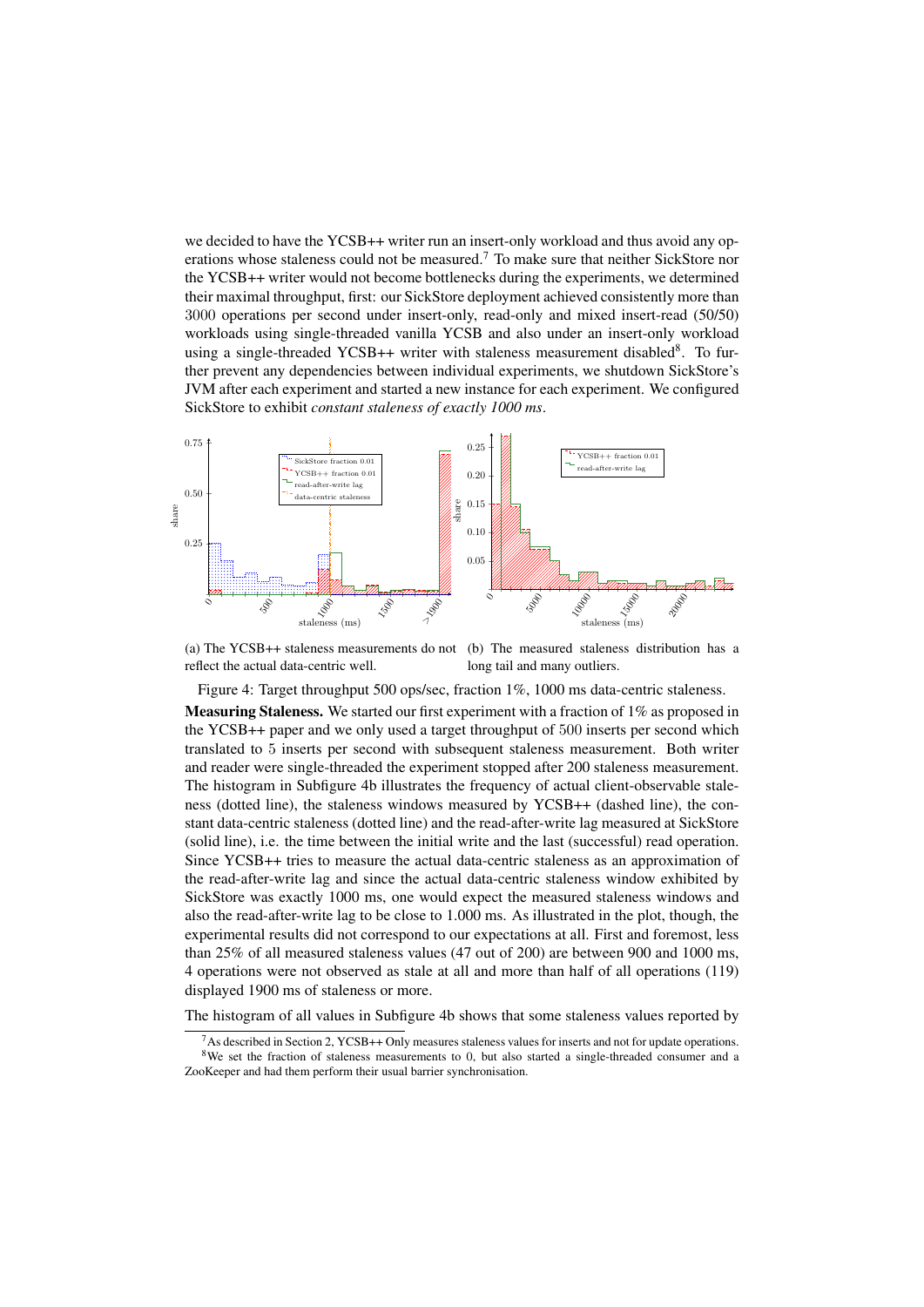YCSB++ exceed the actually exhibited staleness by more than the 20-fold. This behaviour can be explained with the frequency distribution of the read-after-write lag which appears to dominate most staleness measurements. Since the read-after-write lag represents the time that passes between the initial write and successful read, it also indicates the time that passes between the last unsuccessful read and the final successful read, because any read that is received by SickStore more than 1000 ms after the initial write would automatically result in a success and thus would finalise the read-after-write lag for that value. Therefore, the time that lies between the last two read operations of a measurement can at most be 1000 ms smaller than the read-after-write lag: if the first read occurs directly after the initial write, the read-after-write lag and the measured staleness are almost equal, whereas a delay between the initial write and the first read that is greater than the data-centric staleness window would result in a zero-staleness measurement, because the first read would be successful. Since only few zero-staleness measurements occurred in our first experiment, the great number of large read-after-write lag values can only mean that there were many staleness measurements where the first read was executed within the first second after the initial write (resulting in an unsuccessful read), so that the reader had to push back the corresponding key to ZooKeeper, but then did not receive it again for a substantial amount of time (tens of seconds in some cases).

Our logs revealed that the YCSB++ reader actually achieved more than 320 reads per second, irrespective of the configured fraction, but also that it read the exact same keys dozens of times in succession instead of cycling through them as expected. Reviewing the YCSB++ code, we found out that the reader does not actually dequeue items from ZooKeeper, but instead uses the first item from the list that is returned by calling the getChildren method; according to our experiments (and the ZooKeeper documentation for various releases), though, this procedure does not guarantee the keys to be returned in any specific order which explains why the reader repeatedly dequeues the exact same keys. We verified through further experiments that the usefulness deteriorates even further when the fraction is increased: with the fraction set to 50%, virtually all staleness values are either way too large or zero. We managed to achieve a reasonable staleness approximation with YCSB++ at 1 staleness measurement per second (see Figure 5). However, this setting is not reliable: in an experiment with an increased data-centric staleness of 5000 ms demonstrate, the measured values were wildly scattered again, peaking at over 180 s.

we could establish that the YCSB++ stale- $\frac{8}{3}$ Summary Using SickStore, we were able to uncover substantial imprecision in an experimental setup that would otherwise have been hard to detect. In particular, ness measurement corresponds to neither the actual data-centric staleness nor to the real distribution of the staleness that is perceived by the reader. Further, we found out that YCSB++ provides barely any control over the degree of workload disruption, even though this is advertised in the YCSB++ paper: the reader always runs



Figure 5: Target 1 ops/sec, fraction 100%: it is possible to achieve reasonable results.